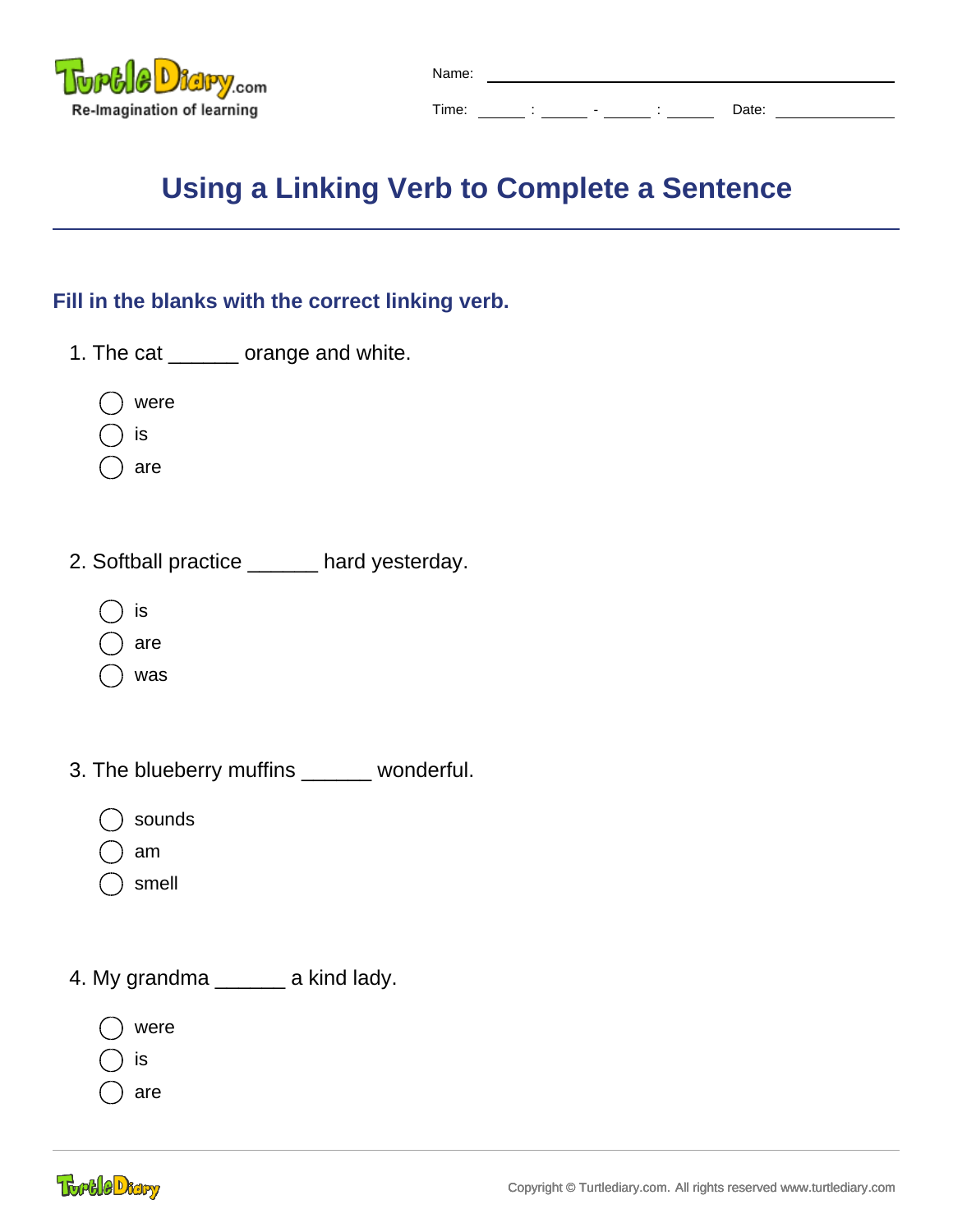- 5. My uncle \_\_\_\_\_\_ a police officer last year.
	- became
	- looks
	- are
- 6. Last week they \_\_\_\_\_\_ the top team.
	- were
	- is
	- was
- 7. The lemonade \_\_\_\_\_\_\_ sour.
	- feel
	- am
	- tastes
- 8. Science class \_\_\_\_\_\_ always fun.
	- were
	- is
	- $\bigcirc$  got
- 9. This town \_\_\_\_\_\_ very small.
	- become
	- are
	- seems

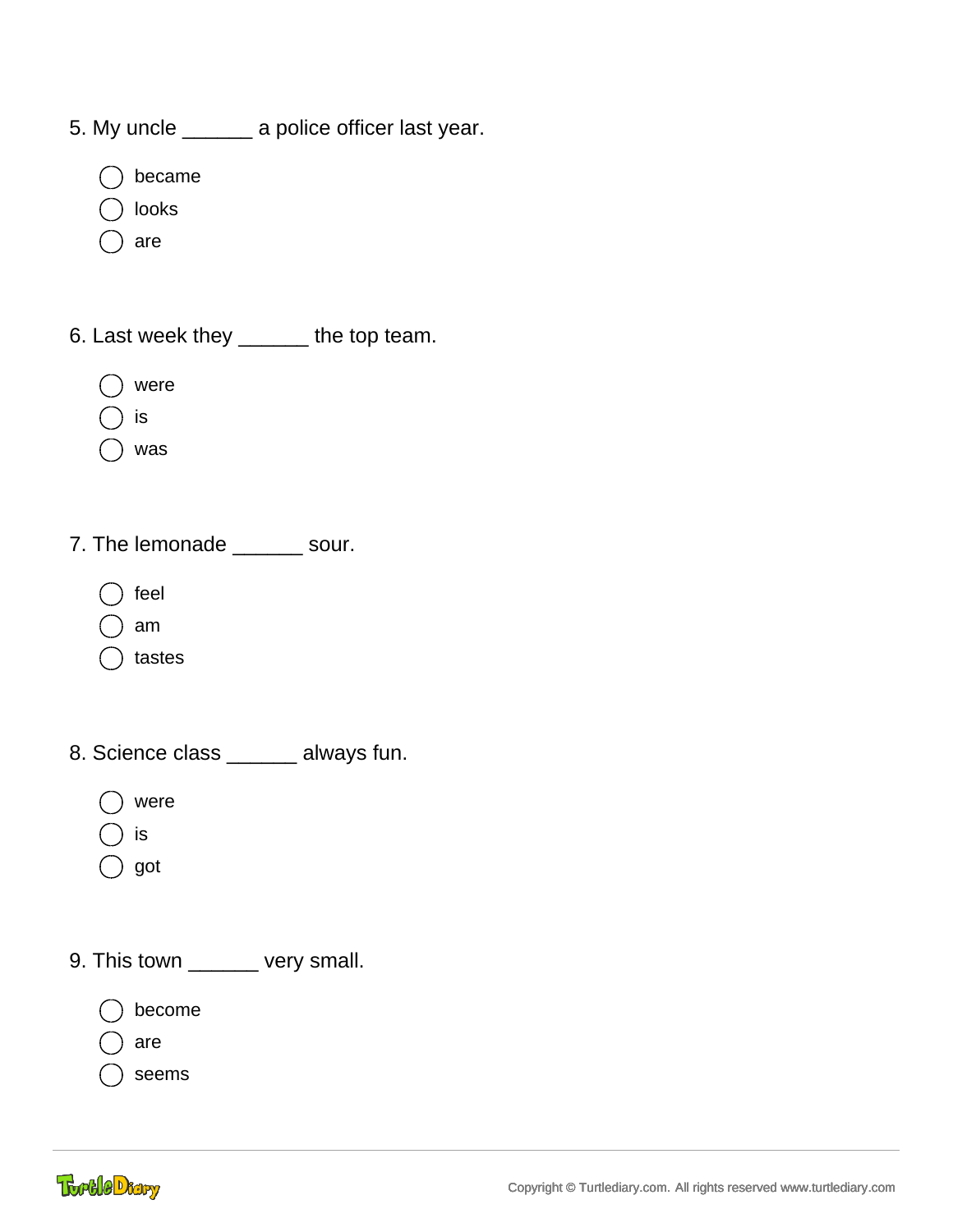10. It \_\_\_\_\_\_ really cold outside.

- were
- feels
- are

11. Tara \_\_\_\_\_\_\_ scared during the movie.

- got
- were
- are
- 12. Luis and Pablo \_\_\_\_\_\_ the best soccer players.
	- is
	- are
	- was
- 13. My mom and dad \_\_\_\_\_\_ young when they met.
	- were
	- is
	- ) are
- 14. My baby sister \_\_\_\_\_\_ grouchy before her nap.
	- are
	- were
	- grows